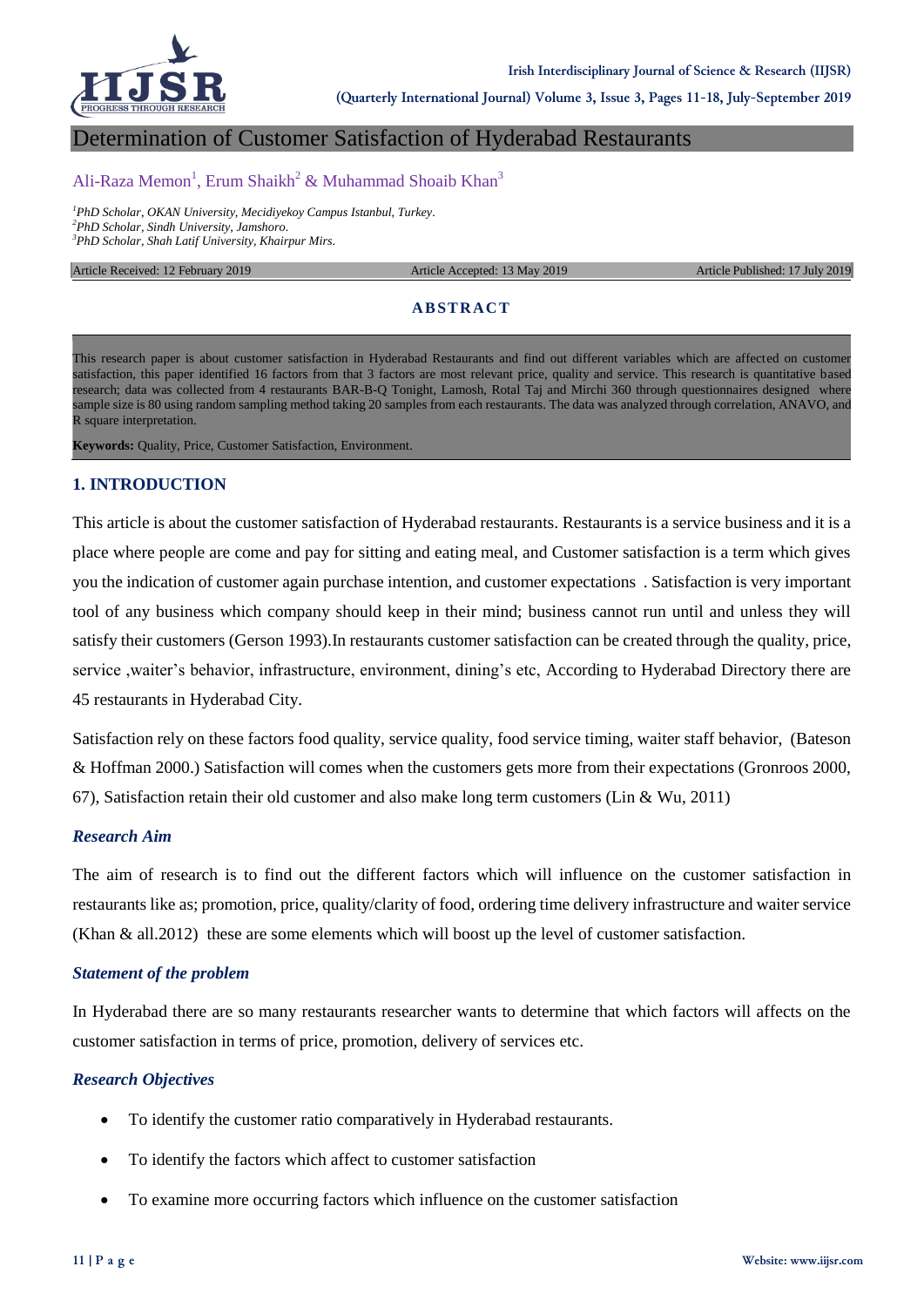

## **2. LITERATURE REVIEW**

The restaurant business is quickly boost upping and growing fast nowadays mainly two factions are involved one is customer that means buyer and other is seller. Customers focused on service, quality, price and so many other factors while seller only wants to earn money. In restaurants Satisfaction represents the expectations of the customers which is concerning about the meal, which you offers in restaurants. Now a days restaurant business producing a lot with very little waste and various type of appropriate catering and restaurant services includes celebration of every event or a party. Even if it is a birthday party celebration, farewell parties for universities and colleges ,happy new -year party, social and culture related parties , traditional, wedding catering related to big business or political event - quality and delicious food serving is a must to complete the event.

Customer satisfaction rely on the price, quality, service, environment, and other many factors that can be arise in service quality (Bateson and Hoffman 2000).Customers are king of market and satisfaction is title that means how customers treat towards product how they consumes /use the product and after the handle of a particular product and how they figure out the worth, amount, or quality of your product and touch with the rival products. Satisfaction in food service industries is become most vital part in the restaurant businesses why for that because when your customer is happy because of a need that was met or a goal that was reached then it will provide the money-making business to the industry. (Deng et al., 2009). Satisfaction is the condensed psychological and cognitive state resulting when the emotion environs disconfirmed expectations is concerned with the consumer's preceding perception and feelings about the consumption experience" Oliver (1981) . Satisfaction is the current attainment and reliability of the product or services which are offering it on a particular time even or on time period when customers wants. (Gustafson et al. 2005).

Actually customer's satisfaction is figuring out the worth, amount, or quality of products that are bought and sold but when we talk about services that whether it is likely to be the meet the customer's expectations means their needs and wants or it refers also customers are not satisfying with the product services or the not satisfying with the product performance and may not be according to expectancy of customers and periodically customers more made happy by meeting a need or reaching a goal, if the performance of the product or, operations of services is accompanying with their expectations. (Kotler Phillip. &., 2012) Customer satisfaction is very main thing to develop the strong brand for the coon"s age likewise develop the brand image of the any company with in short period of time. It can be long term and tough process to make cheerful by meeting a need or reaching a goal the customer but if the companies gets it then it will be providing very long term relationship among customers and corporation /company brand as well as offers more a money-making state. (Eshghi, Haughton and Topi, 2007) Some studies are managed and did to diagnose the customers' propensity in selection of restaurant ,in terms of Price, promotional deals, menu, quick service and lady waitresses. Majority of other factors likewise quality of food, convincing services given, packaging style, variety of foods, late night offerings, friends gathering, freshness of food, surrounding conditions of restaurant, delivery/serving timings, brand image, cooperation of staff and location of restaurant also been identified in previous different studies. In these divergent studies numbers of factors are diagnosed which produces/makes happen the customer choice about restaurant selection. One of the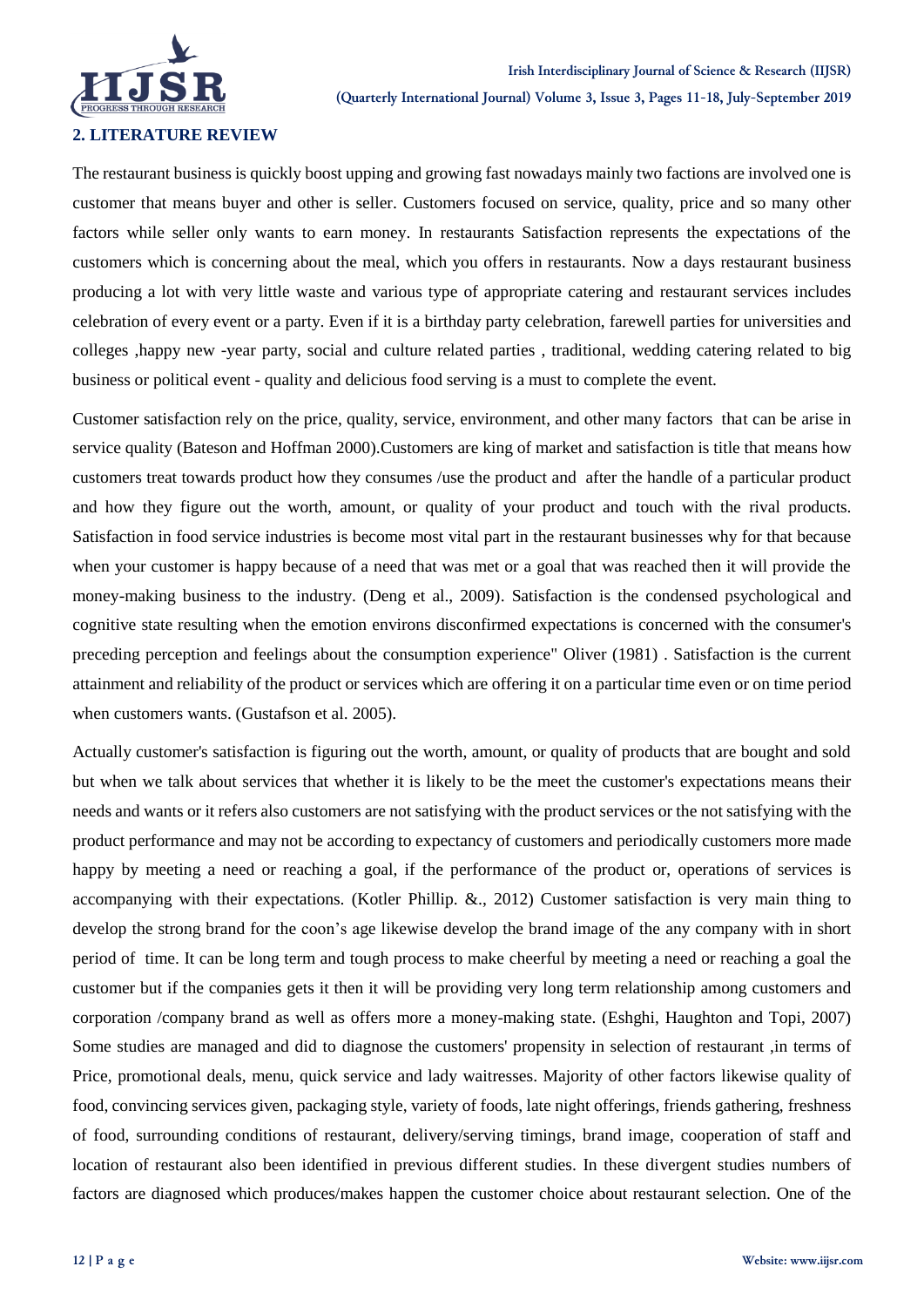

judgments of this study is to pinpoint the highly powerful factors that influence the customer's selection of restaurant. For this direction all the factors sooner now been distinguish by different researchers which are taken into account and to disclose other factors also, which are still disclosed, that also effects the customer's selection. (Lundberg, 2001), Almost many variables are consequence on the satisfaction directly or in directly mainly are.

- Price
- **Ouality**
- Service

## *PRICE*

Price is very important factor in the customer satisfaction in hotel industry because in Pakistan lot of the customers considering the price of the product then further purchase it. According to the many other research price of several product can be frame and can be down the image of the brand. (Turel et al. 2006). Price carries a very important role in the customer satisfaction because the allegation of the product / service are directly touch the customer, so if it is lower-price then ultimately customers will satisfy from that and inclined to buy the product frequently in future. (Gustafsson et al. 2005).

# **3. CONCEPTUAL FRAMEWORK**



# *QUALITY*

Many researchers and most of studies finds that quality is powerful key element of customer intention to back again towards the restaurant (Oh, 2000; Qu, 1997; Pettijohn, Pettijohn, & Luke, 1997). As well as so many other variables too which are directly affects to the customer satisfaction like as the taste of menu that is biggest matter towards customer satisfaction because due to taste of menu customers take the choice of the clearly particular restaurant and able to come for further purchase.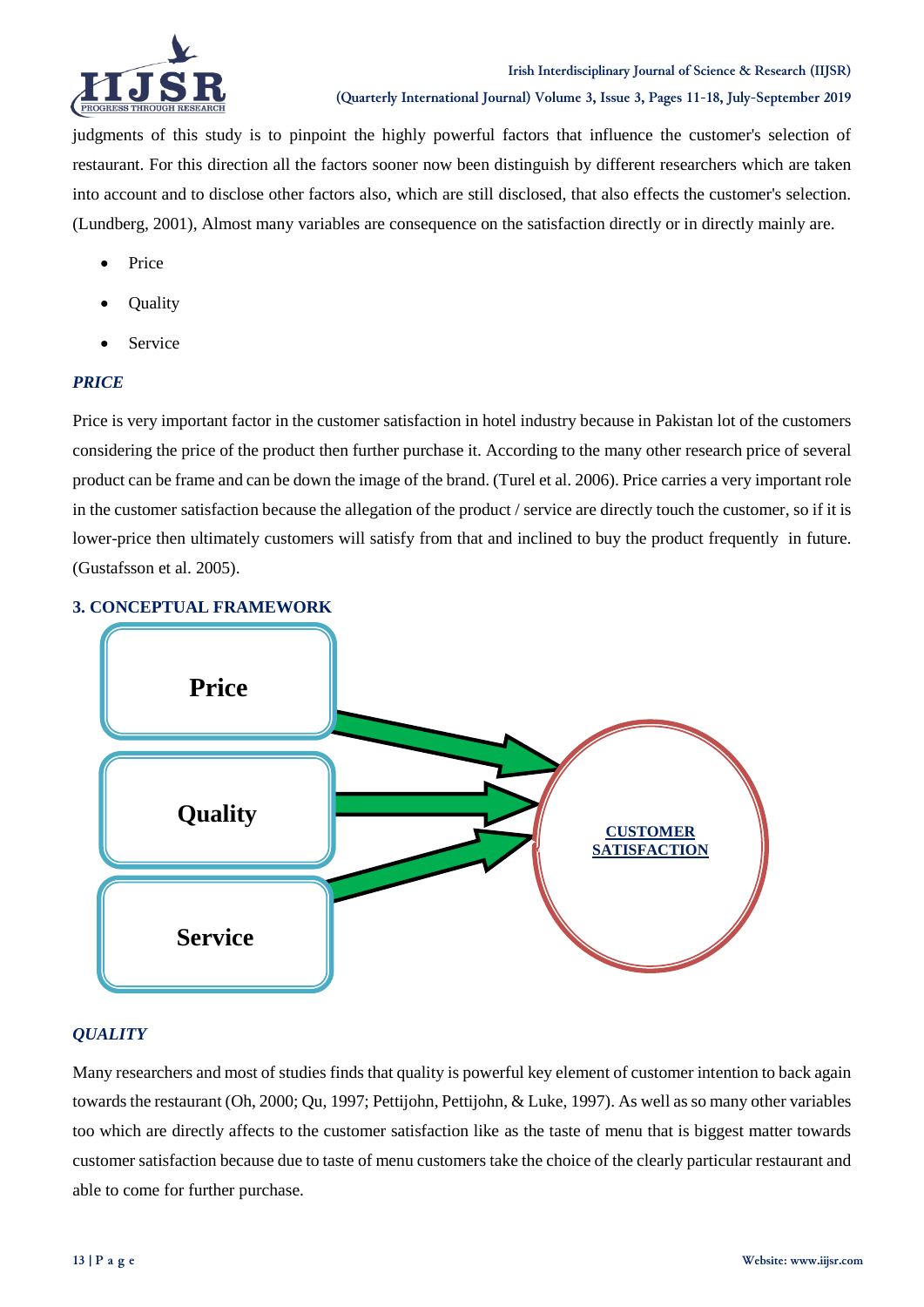

*SERVICE OF RESTAURANTS*

The final variable that is effect on the customer satisfaction is the service of the restaurant. It is one of service provider business than it also possess in typical form because the customer pays additional money for such type of services (Kim, Park and Jeong, 2004). In Pakistan there is developing the concept of branded and well-furnished restaurants due to the growing literacy rate and betterment in the economy. If we talk about service of restaurants than their dimensions are creditability, responsiveness, reliability and empathy. It also includes atmosphere of the restaurant such like music, setting arrangement, decoration these are things which enhance the good image of the restaurant in the mind of customers. Lim (2010)

## **4. RESEARCH METHODOLOGIES**

The purpose is to see the customer satisfaction of Hyderabad Restaurants and see the different factors which affects on the customer satisfaction. Researcher use quantitative methods for the data collection. Researcher used quantitative method and data collected through primary sources because quantitative data gives more accurate results as compare to qualitative. Questionnaires composed of 22 close-ended questions that designed for the general customers of Hyderabad Restaurants. Likert Scale used for the questionnaires respondents tick any option regarding the different factors according to their choice. Questionnaires are in English language, easy and simple easily understand by all customers. Data were collected in between 29-03-2018 and 3-05-2018 from various customers of Lamosh, Bar-B-Q Tonight, Royal Taj and Mirchi 360. Random Sampling Method is used for sample selection and select 20 samples from each restaurants. Total 80 questionnaires are handed to customers majority target group are students, and regular customers. After the data collection it will go for analysis Researcher used SPSS and MS.EXCEL software's for getting accurate results.





### **5. RESULTS AND DISCUSSIONS**

#### *Research Analysis*

In this chapter researcher goes to analyze the data and present their findings regards data which obtained from different customers Above Researcher finds most accruing factors of Customer Satisfaction in Hyderabad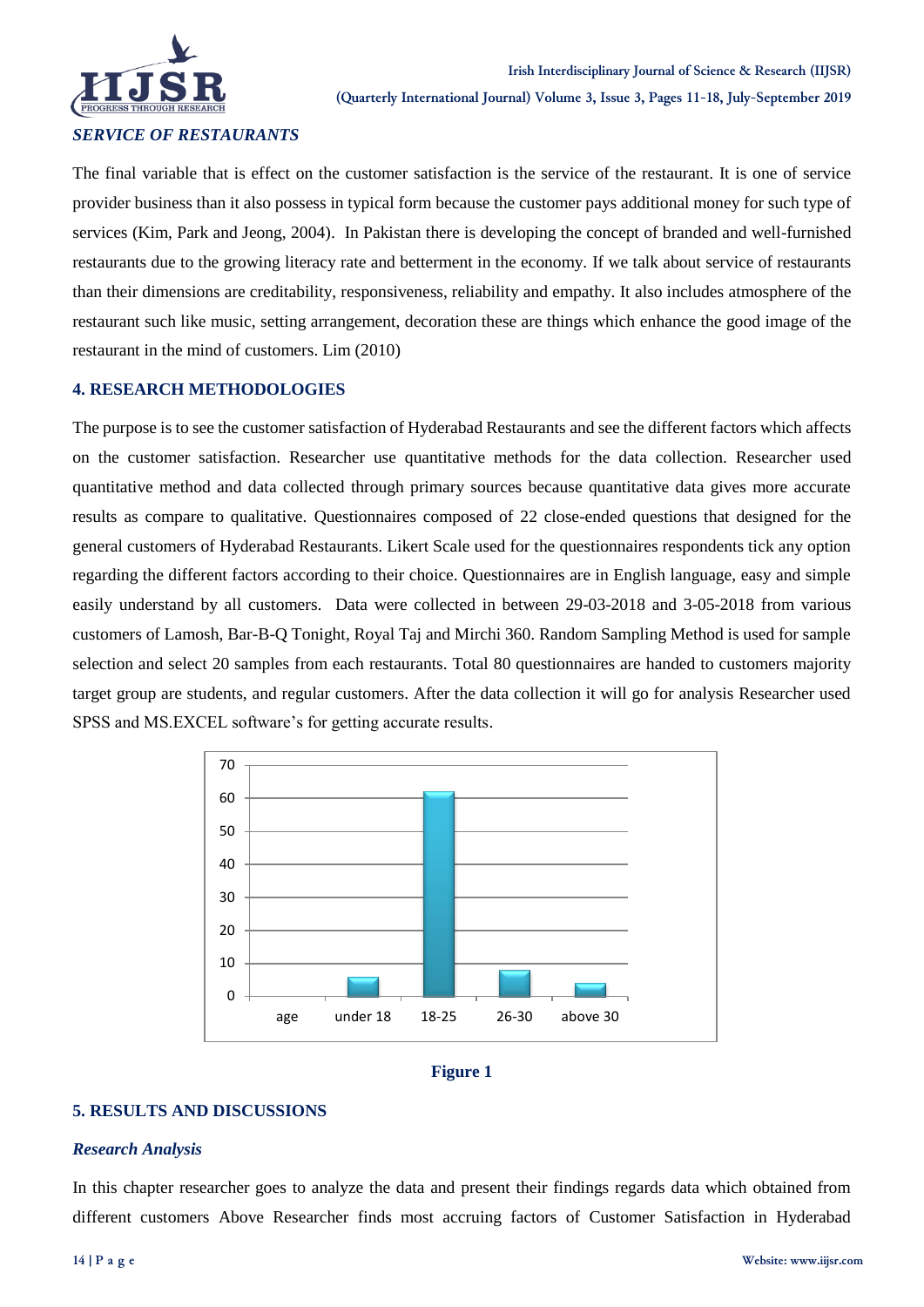

restaurant are Price, Quality and Service. For the data analysis researcher use descriptive statistics, Bar charts for analysis .like as, customer ratio, gender, age factors, also use Correlation, Regression Analysis that tells the relationship between independent variables and dependent variables initially researcher presented satisfaction factors through bar charts.

## *Age of Respondents*

According to survey above graph is showing that highest ratio of respondents are between 18-25, (77.5%) and the lowest ratio of respondents are Above 30 age (5%), as well as moderate ratio are respondents are under 18 (7.5%) and 26-30 (10%) mostly younger's visit for restaurants of Hyderabad City. (Fig 1)

## *Gender of Respondents*



# **Figure 2**

According to findings and study it shows that majority of respondents in sample were female 60% (48) and minority ratio of respondents are male 40% (32). Mostly female visit the restaurants.

## *Correlation Analysis*

# **Correlations**

|         |                     | Price | Quality | Service |
|---------|---------------------|-------|---------|---------|
| Price   | Pearson Correlation |       | .213    | .111    |
|         | Sig. (2-tailed)     |       | .058    | .328    |
|         | Ν                   | 80    | 80      | 80      |
| Quality | Pearson Correlation | .213  |         | .313"   |
|         | Sig. (2-tailed)     | .058  |         | .005    |
|         | N                   | 80    | 80      | 80      |
| Service | Pearson Correlation | .111  | .313''  |         |
|         | Sig. (2-tailed)     | .328  | .005    |         |
|         | N                   | 80    | 80      | 80      |

\*\*. Correlation is significant at the 0.01 level (2-tailed).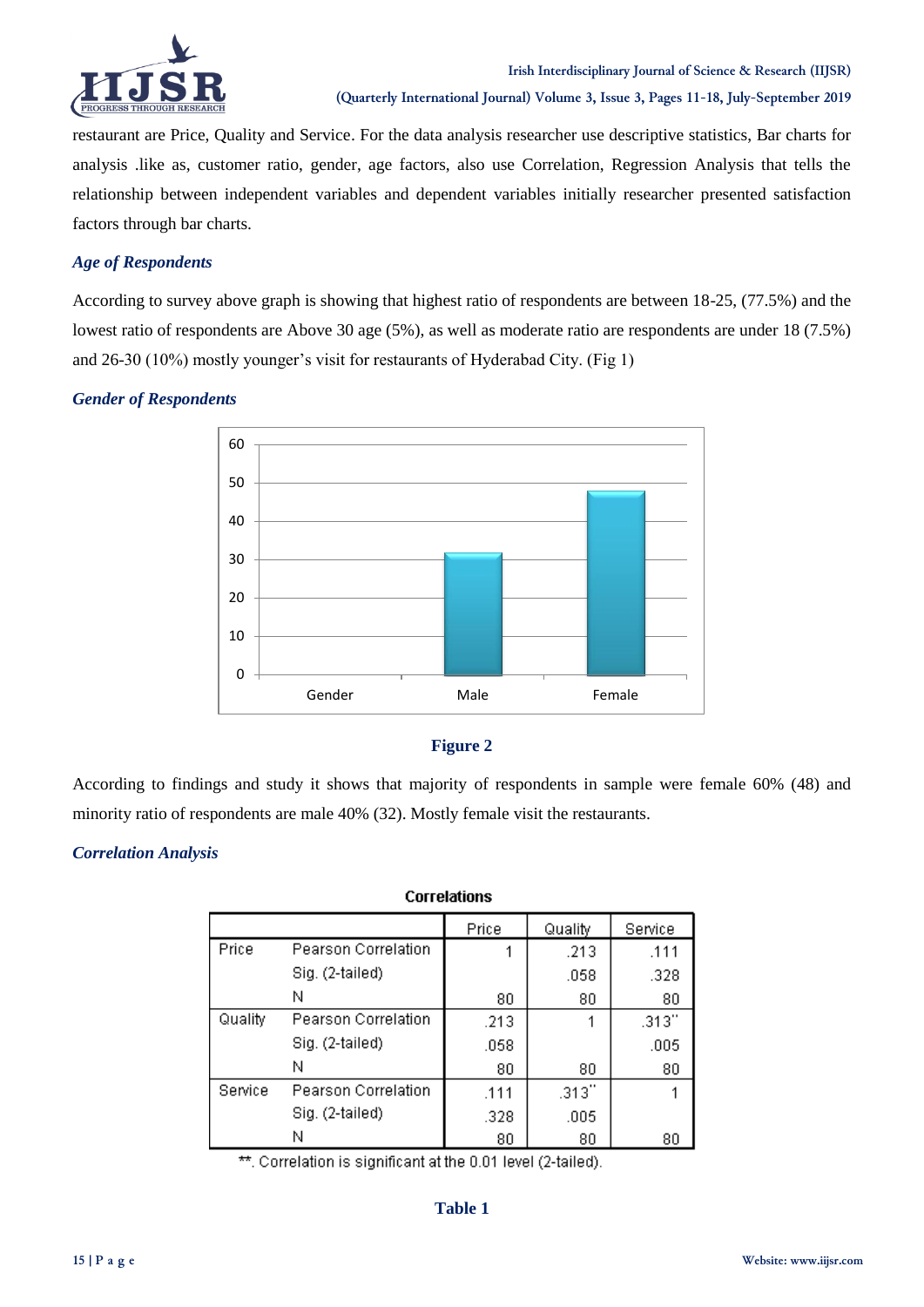

Correlation Analysis tells about the direction and stoutness of the linear and straightway relationship mid in two interval or ratio-scale variables negative values shows the reverse relationship and positive values shows the direct relationship, also tells how these variables correlate with each other the value of correlation must be lies on -1 to +1, here the value of price with quality relationship is "0.213" and price with service is "0.111" they both values shows weak positive relationship on the other hand relationship between the quality and service has"0.313" shows moderate positive relationship. It shows average relationship.

## *R Square Interpretation*

| Model |                   | R Square | <b>Adjusted R Square</b> | Std. Error of the<br>Estimate |
|-------|-------------------|----------|--------------------------|-------------------------------|
|       | .637 <sup>a</sup> | .405     | .382                     | .828                          |

**TABLE 2**

a. Predictors: (Constant), Service, Price, Quality

b. Dependent Variable: Customer Satisfaction

R square represents how data fitted with regression line and its just combination with residual plots and their values must be lies between 0% to 100% here the value of r square is 40.5% , in the table and it shows moderate relationships where dependent variable is satisfaction and affected by 40.5% by independent variables, Service, Price and Quality are responsible for customer satisfaction researcher also use ANOVA for further analysis and test the overall model significant.

## *ANOVA ANALYSIS*

## *ANOVA*

| Model                      | Sum of Squares | Df | Mean Square | F      | Sig.              |  |  |  |  |
|----------------------------|----------------|----|-------------|--------|-------------------|--|--|--|--|
| Regression                 | 35.482         | 3  | 11.827      | 17.264 | .000 <sup>a</sup> |  |  |  |  |
| Residual<br>$\overline{1}$ | 52.068         | 76 | .685        |        |                   |  |  |  |  |
| Total                      | 87.550         | 79 |             |        |                   |  |  |  |  |
| <b>PER A TO THE THE AN</b> |                |    |             |        |                   |  |  |  |  |

 **TABLE 3**

a. Predictors: (Constant), Service, Price, Quality

b. Dependent Variable: Customer Satisfaction

ANOVA shows significance of dependent variable corresponding with independent variables. From this table it is very much clear that all the factors price, quality and service are related to satisfaction and they all are significant.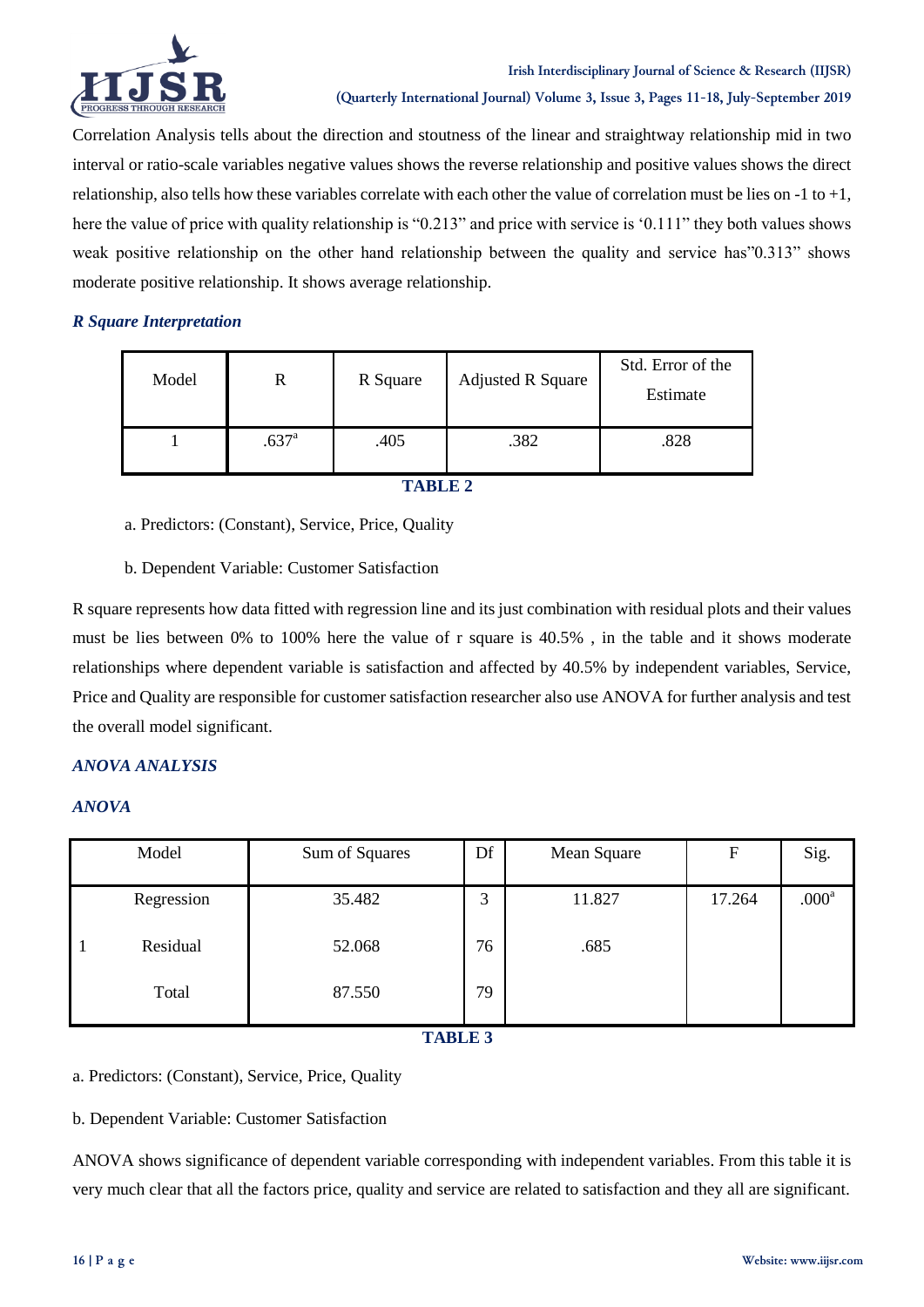

It is very big issue for all business organizations to satisfy their customers and getting reliable and valid feedback from customers, , restaurant business in Hyderabad region plays very vital role in business field the customer come, spend their time along with their friends and families, "mostly you will find the restaurants in Latifabad Autobhan Road" because big outlets of companies are available there and customers ratio is high over there for shopping so that"s why they need place for rest and for fast food. Mostly customers are agree from the price of menu, quality of menu, service, infrastructure, waiter"s behavior, people often visit restaurants once a month mostly younger"s are involve at restaurants. Waiters also motivates customers to purchase beverages, coffee and tea when they ordered for burger and club sandwiches, Employees don"t have techniques that how to motivate customers for purchasing food, beverages etc, how to offer the menu to customers, how to deal with them, how to greet with customers. Customer give lower priority to Lamosh their price factor is high they are not give a good service one strong point is that they offers cinema and movie theater for entertain their customers. Royal Taj and Mirchi 360 staff members are very good co-operative in nature there is a lot of rush over Mirchi 360, multinational restaurants like MCDonals, KFC, Pizza hut also available customers also giving preferences when they wants hamburger and pizza. The questionnaires are composed of likert scale questions and categorized into background information that they are preference restaurants food /not? And Opinions regards customer satisfaction, highest ratio of age respondents are between 18-25,mostly female are customers of restaurants.

## **7. SUGGESTIONS AND RECOMMODATIONS**

Customers become more loyal when they will happy from the service food quality price and value added services like wifi movie theaters etc .Restaurant must offers the Sauces, mayonees and Ketchup and tissue papers when customers ordered for food and beverages. Restaurants must offer discount package for students. Prices must be affordable by all customers; Sometime Managers also links with customers for take suggestions and feedback with respect to customers. There is lack of Marketing of Hyderabad restaurants they should marketed their products and deals just use on Face book and social media they for marketing they should prepare some advertising campaigns offers some new deals which will afford by all, they must conduct survey /customer feedback cards to take more closer to customer expectations Seesha is most common nowadays normally preferred almost 60% youngsters in Hyderabad market, if Lamosh offers this offer so it must have availability of different flavors banana, strawberry, chocolate and much more. During research it is to be listened that restaurants food are junk , unhealthy because health conscious people are prefer to go outside for food researcher can"t prove this, as well as next researcher should be compare local Hyderabad Restaurants with Multinational restaurants.

## *Limitations:*

We were not go for all restaurants of Hyderabad due to shortage of time we have specifically gathered data only from four restaurants which are listed below: Royal Taj Restaurant, La Moosh Restaurant, Mirchi 360 Restaurant, BAR-B-Q Tonight Restaurant.